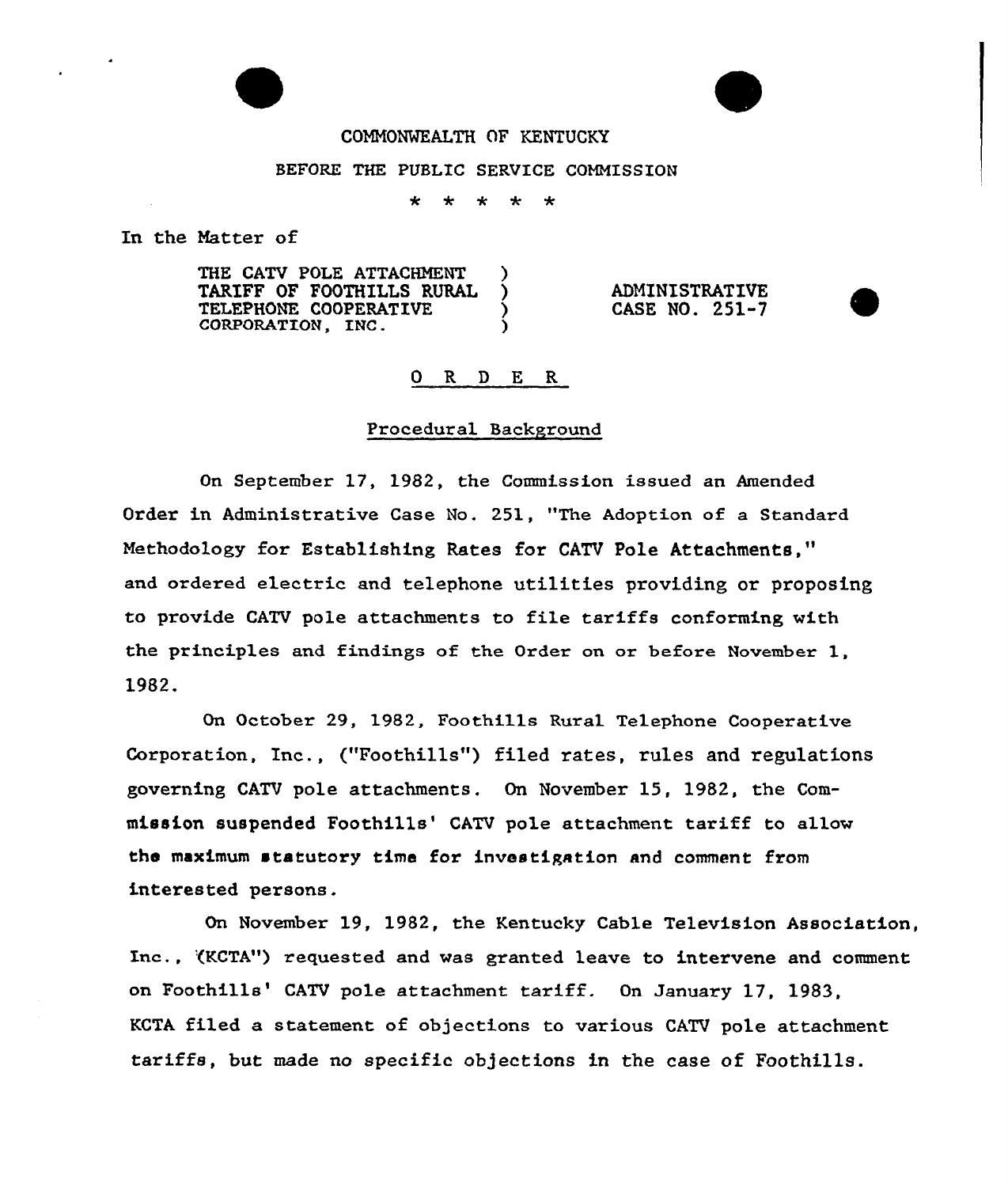The Commission considers the matter of Foothills' CATV pole attachment tariff submitted for final determination.

#### Findings

The Commission, having considered the evidence of record and heing advised, is of the opinion and finds that:

l. Foothills did not file rules and regulations governing CATV pole attachments. Instead, Foothills filed a contractual agreement, which it would require a CATV operator to execute. The Commission advises Foothills that a CATV opexator is a customer and cannot be required to execute such an agreement. The CATV pole attachment tariff should be filed in sufficient detail to govern the relationship between Foothills and a CATV operator.

2. Foothills did not file a CATV anchor attachment rate. The Commission advises Foothills that it is not required to provide CATV anchor attachments. However, in the event Foothills provides or plans to provide CATV anchor attachments, it should file <sup>a</sup> CATV anchox attachment xate, along with appropxiate cost information.

3. Foothills did not file a CATV conduit usage rate. The Commission advises Foothills that in the event it provides or plans to provide CATV conduit space, it should fi1e <sup>a</sup> CATV conduit usage rate, along with appropriate cost information.

4. Foothills failed to provide sufficient information to verify its calculations of embedded pole cost. Therefore, Foothills should give information from plant records or another. reliable source showing the number of 30-foot, 35-foot, 40-foot, and 45-foot poles in service, and related pole investment. The information should be classified according to vintage year. Also, any discrepancy

 $-2-$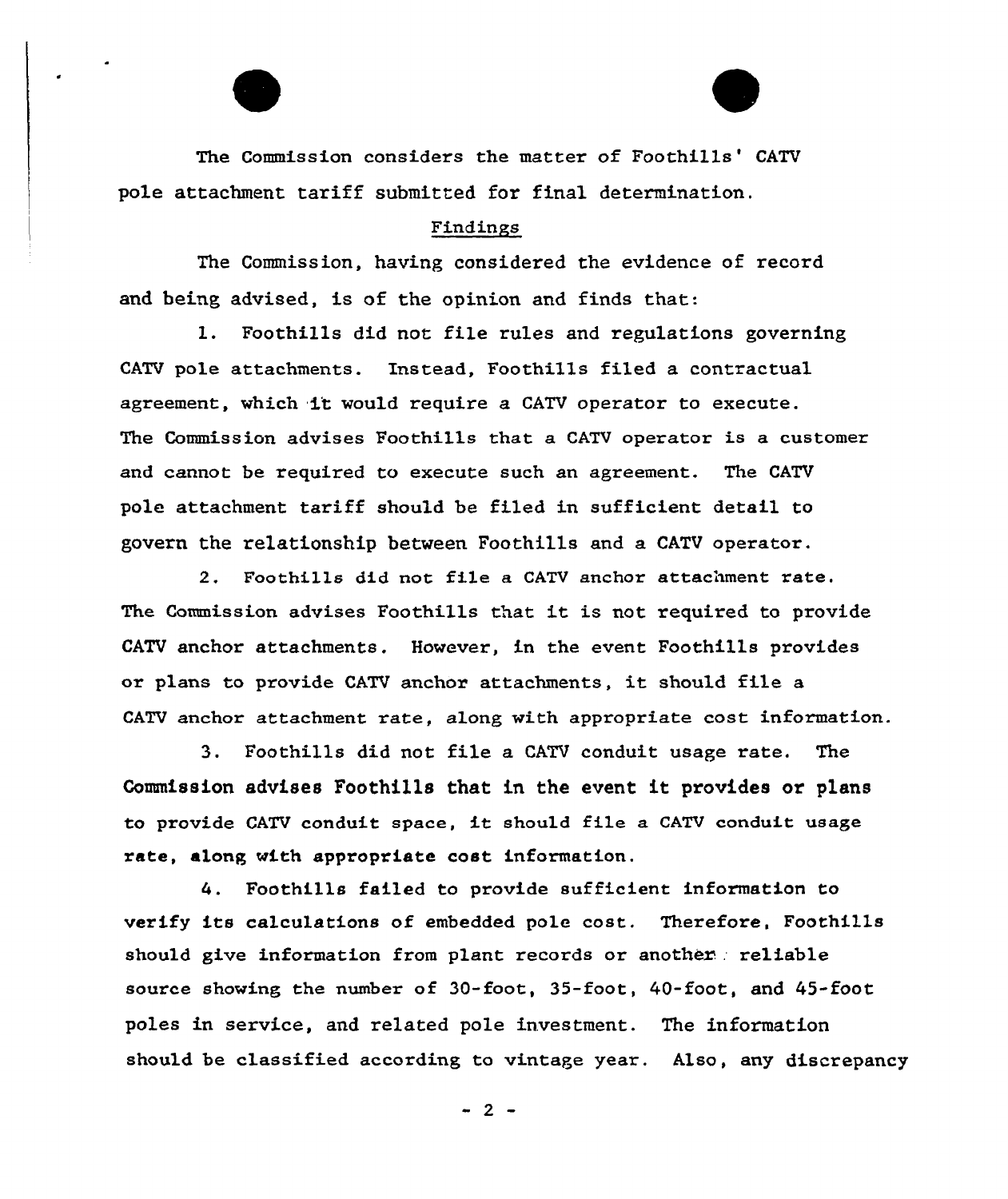between the total number of poles shown in the calculations of embedded pole cost and the total number of poles shown in the 1981 Annual Report should be explained.

5. Foothills' calculation of its annual carrying charge should be modified as follows:

(a) The cost of money component should be deleted, because the cost of debt was included in the cost rate of return authorized by the Commission in Case No. 7948, "Application of Foothills Rural Telephone Cooperative Corporation, Inc., to Adjust Its Rates."

(b) The taxes component should be 1.02 pexcent, as calculated from the 1981 Annual Report.

 $(c)$  The maintenance component should be 1.61 percent, as ca1culated fx'om the 1981 Annual Report. The maintenance component should be based on the most recent available information. It should not be calculated as a 5-year average or inflated.

(d) The total annual carxying charge should be 17.21 percent, based on calculations from the 1981 Annual Repoxt and the Commission's Order in Case No. 7948.

6. Foothills should be allowed to substitute 1982 Annual Report information to adjust its annual carrying charge from the level stated in this Order, if the information is available and filed with the Commission. Furthermore, any adjusted calculation of the annual carrying charge should be made as outlined in Attachment 1 to this Order, unless a specific deviation is requested and reasonable cause is demonstrated.

- 3 -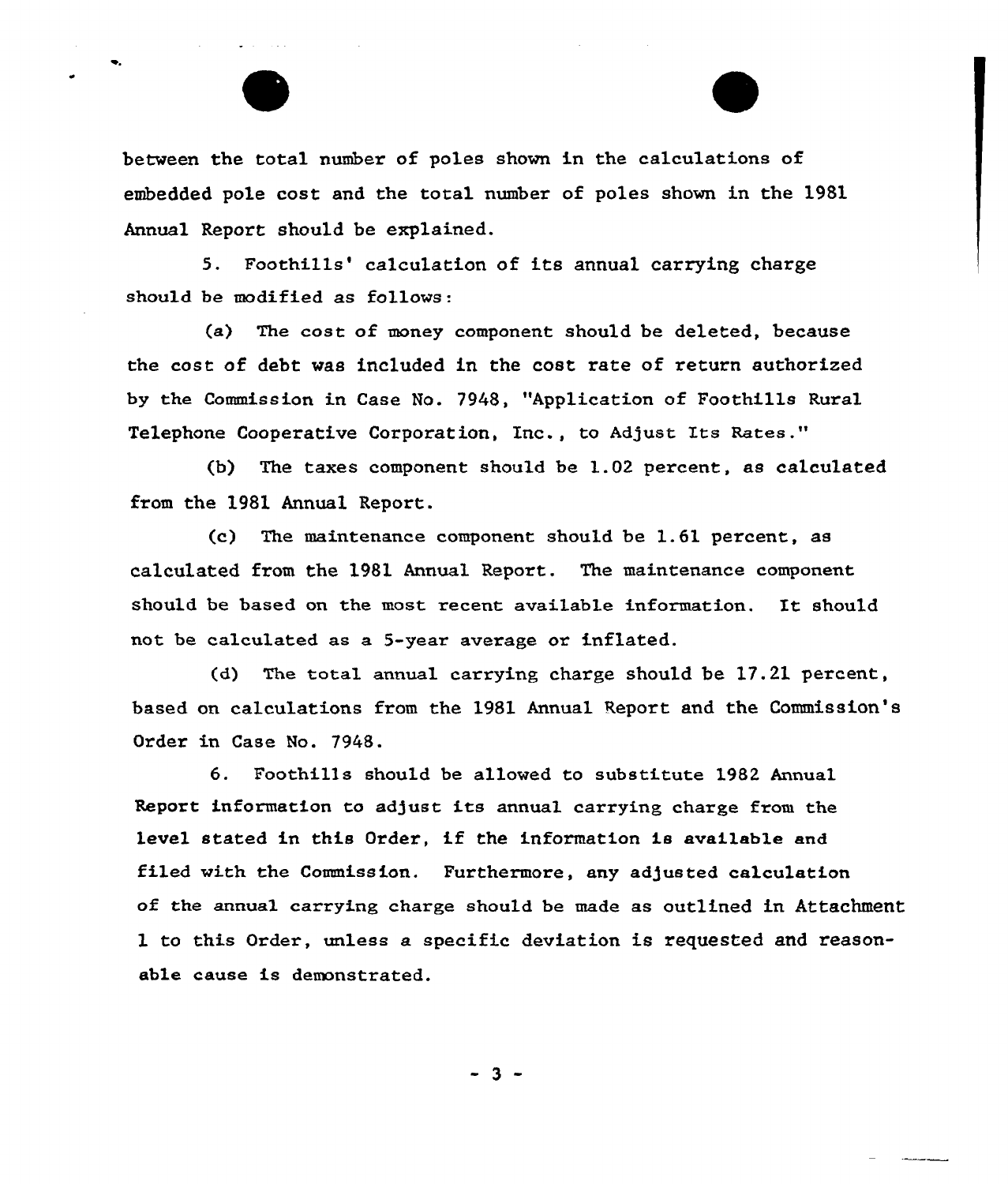

## Orders

IT IS THEREFORE ORDERED that Foothills' CATV pole attachment tariff as filed with the Commission on October 29, 1982, be and it, hereby is denied.

IT IS FURTHER ORDERED that Foothills shall file revised rates, rules, and regulations governing CATV pole attachments with the Commission within 30 days from the date of this Order, and that the revised rates, rules, and regulations shall conform with the findings of this Order.

IT IS FURTHER ORDERED that Foothills shall file information as outlined in this Order concerning embedded pole cost, at the same time it files its revised rates, rules, and regulations.

Done at Frankfort, Kentucky, this 31st day of March, 1983.

PUBLIC SERVICE COMMISSION

Vyce Chairman /

Commis sioner

ATTEST:

Secretary